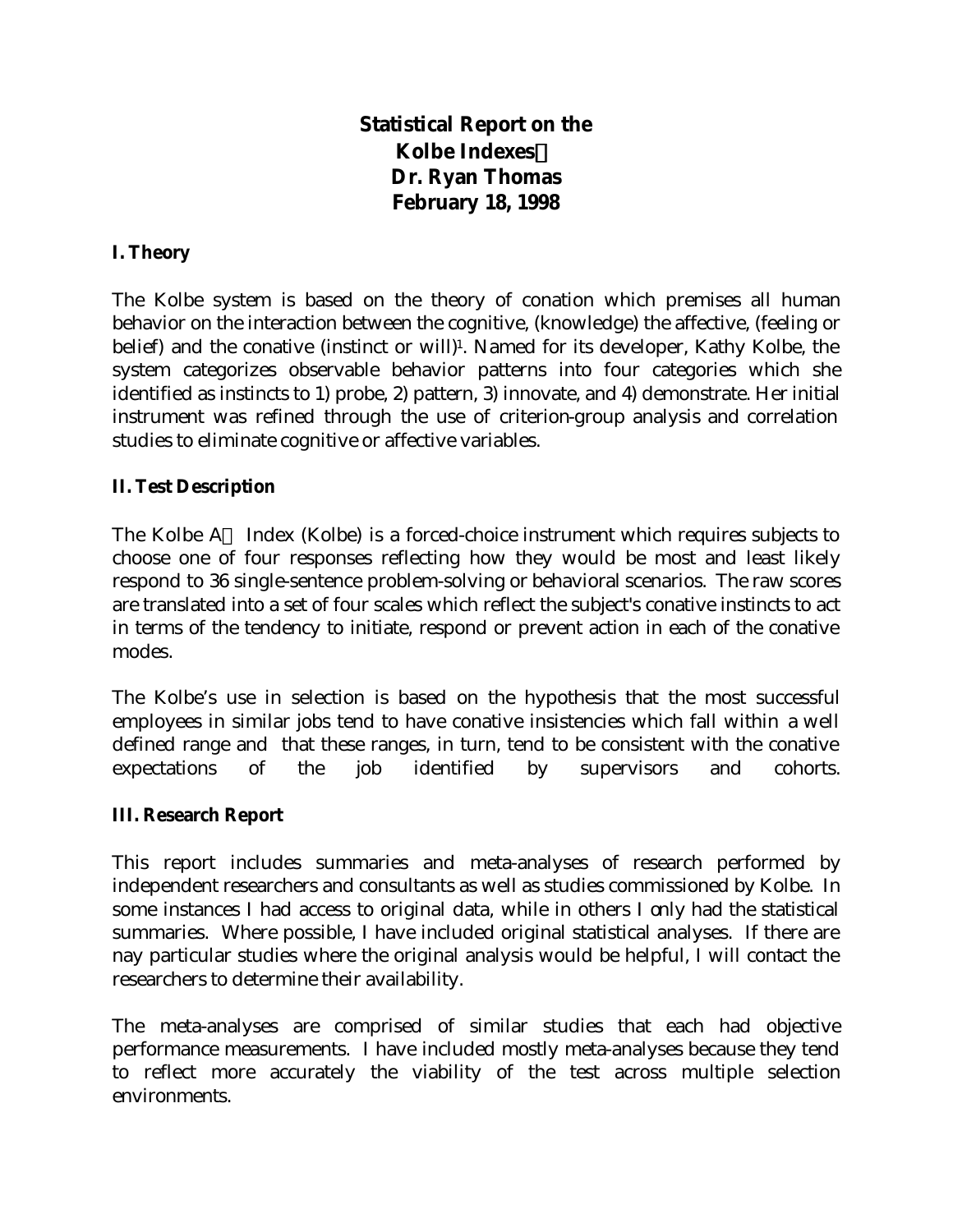The first group are predictive studies in which the Kolbe was administered and subsequent performance measures were tracked. The second group are descriptive studies in which high performers were objectively identified and then the Kolbe was administered to establish a group profile. Finally, I have included illustrative bias studies and an illustrative reliability study.

### **A. Predictive Studies**

#### **Study One**

The first study is a meta-analysis of studies conducted for the systems and computers division of Eastman Chemical and disbursements, materials control and sales teams from Hershey during 1995-1996, to predict goal attainment and profitability of employee groups based on Kolbe predictions of group viability. As I had access to the original data for these studies, and since the measurement criteria were identical, I simply aggregated the groups to perform the meta-analysis.

| Variable                               | Cases         | Mean                  | <b>Std Dev</b>           |
|----------------------------------------|---------------|-----------------------|--------------------------|
| <b>PROFITABILITY</b>                   | 201           | ----------<br>80.2189 | -------------<br>18.9471 |
| <b>GOAL ATTAINMENT</b>                 | 201           | 61.4179               | 15.9334                  |
| <b>VIABILITY</b>                       | 201           | 72.3184               | 15.4990                  |
| Variables                              | Cases         | Cross-Prod Dev        | Var-Covar                |
| <b>PROFITABILITY</b>                   |               |                       |                          |
| <b>GOAL ATTAINMENT</b>                 | 201           | 29306.6119            | 146.5331                 |
| <b>PROFITABILITY</b>                   |               |                       |                          |
| <b>VIABILITY</b>                       | 201           | 53875.9900            | 269.3800                 |
| <b>GOAL ATTAINMENT</b>                 |               |                       |                          |
| <b>VIABILITY</b>                       | 201           | 39076.2537            | 195.3813                 |
| Correlations:                          | PROFITABILITY | GOAL ATTAINMENT       | <b>VIABILITY</b>         |
| --------------<br>PROFITABILITY 1.0000 |               | $.4854**$             | .9173**                  |
| GOAL ATTAINMENT .4854**                |               | 1.0000                | .7912**                  |

# CORRELATION OF PROFITABILITY, GOAL ATTAINMENT & VIABILITY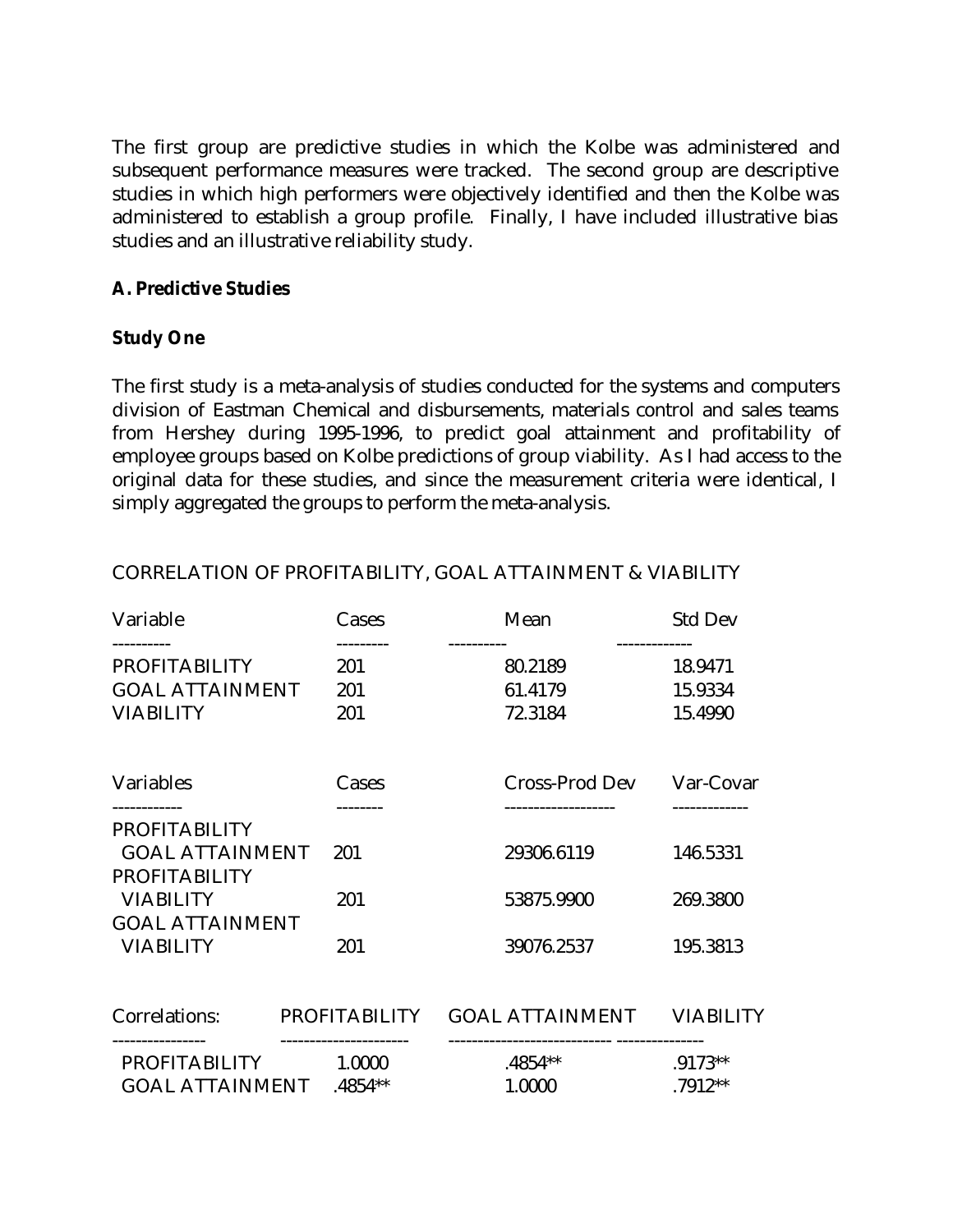| VIABILITY | $.9173**$ | 7912** | 1.0000 |
|-----------|-----------|--------|--------|
|           |           |        |        |

N of cases: 201 1-tailed Signif: \* - .01 \*\* - .001

The study reflects high correlations between viability and both goal attainment and profitability significant at the .001 level.

# **Study Two**

The next study was completed by Dr. Richard S. Deems in January of 1992. He developed a Kolbe cut score for a national financial services company based on the profiles of successful managers. All 483 branch manager trainees hired in 1991 were divided into three approximately equal groups: 1) a control group which was not given the Kolbe, 2) a study group of trainees given the Kolbe whose scores fell outside the recommended range but whose managers were trained in conation to respond to the conative disconsonance, and 3) a study group of trainees whose scores fell within the recommended range. At the end of six months, 11.7% of the control group had left the company for job-related reasons, 5.5% of those who were conatively mismatched, but whose managers tried to mitigate the conative disconsonance by using the trainee's Kolbe results had left for job-related reasons, and none of the conatively-matched trainees left for job-related reasons.

| <b>Test</b><br>Grouping/Attrition         | Control | Partial use of<br>Kolbe | Kolbe Utilized |
|-------------------------------------------|---------|-------------------------|----------------|
| Left for Job-related<br>Reason            | 11.7%   | 5.5 %                   | $0.0\%$        |
| Still Employed<br><b>After Six Months</b> | 88.3%   | 94.5%                   | 100.0%         |
| <b>Selection Rate</b>                     | 88.3%   | 94.5%                   | 100.0%         |

Chi-square: 19.997843 (df = 2 Chi-square at  $.005 = 10.5966$ )

Deems concluded that selection within the recommended Kolbe range eliminated jobrelated attrition. The Chi-square statistic corroborates that there is a statistically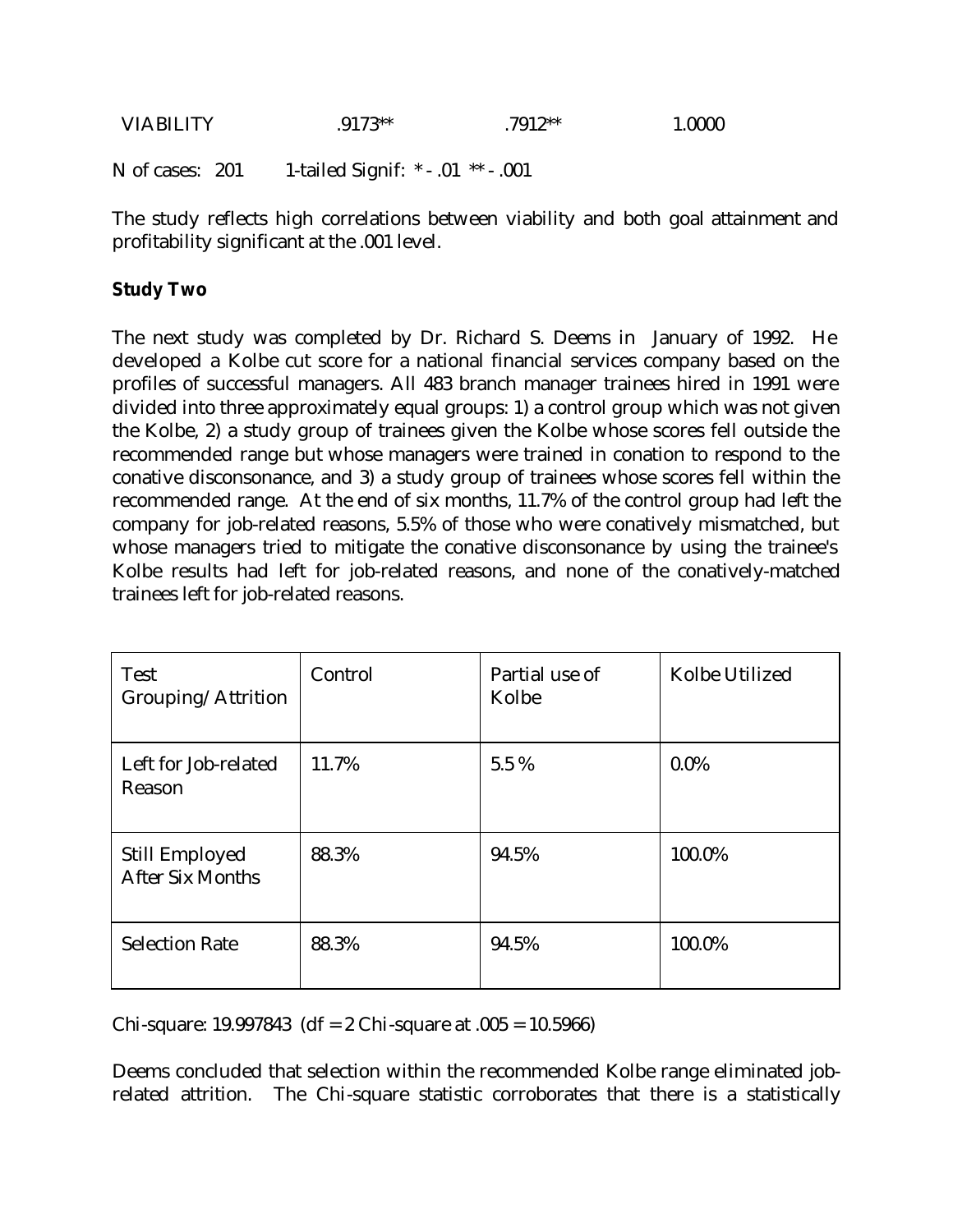significant difference between the groups using the Kolbe and the control group at the .005 level.

# **B. Descriptive Studies**

This meta-analysis uses the combined results of eight studies which were used to identify the conative profiles of objectively measured high performers in different fields (aerospace, sales, construction, insurance, etc.) The analysis employs the Winer Combined Test<sup>2</sup>.

| Study         | n   | $\mathbf{r}$ | t      | $M_1$ - $M_2$ | Signif. |
|---------------|-----|--------------|--------|---------------|---------|
| $\mathbf{A}$  | 425 | .86          | 34.668 | .60           | > 0.01  |
| B             | 30  | .90          | 10.925 | .84           | > 0.01  |
| $\mathcal{C}$ | 45  | .69          | 6.216  | .71           | > 0.01  |
| D             | 39  | .95          | 18.502 | .64           | > 0.01  |
| E             | 87  | .93          | 23.325 | .67           | > 0.01  |
| $\mathbf{F}$  | 39  | .81          | 8.402  | .75           | > 0.01  |
| $\mathsf{G}$  | 177 | .68          | 12.269 | .68           | > 0.01  |
| H             | 50  | .58          | 4.934  | .68           | > 0.01  |

Winer  $Z_c = 41.35$ 

Cohen  $ES = .67$ 

Since the studies were descriptive, high correlations were not unexpected, nor is the  $Z_c$ of 41.35 all of which are significant at .001 level. However, of perhaps greater interest is the measure of effect size, which compares the observed correlations with established population values. Using Cohen's equation for effect size where d= the effect size index for t-tests of means in standard units,  $M_1$  and  $M_2$  = population means in original measurement units and = the standard deviation of either population<sup>3</sup>, and assuming the Kolbe's use as a selection instrument, the effect size would be .67. Although no absolute standards exist for effect size, anything over .5 is considered significant<sup>4</sup> .

# **IV. Legal Compliance**

Passage of the Civil Rights Act of 1991, which eased the plaintiff's burden of proof in a job discrimination case and proscribed the common practice of race-norming selection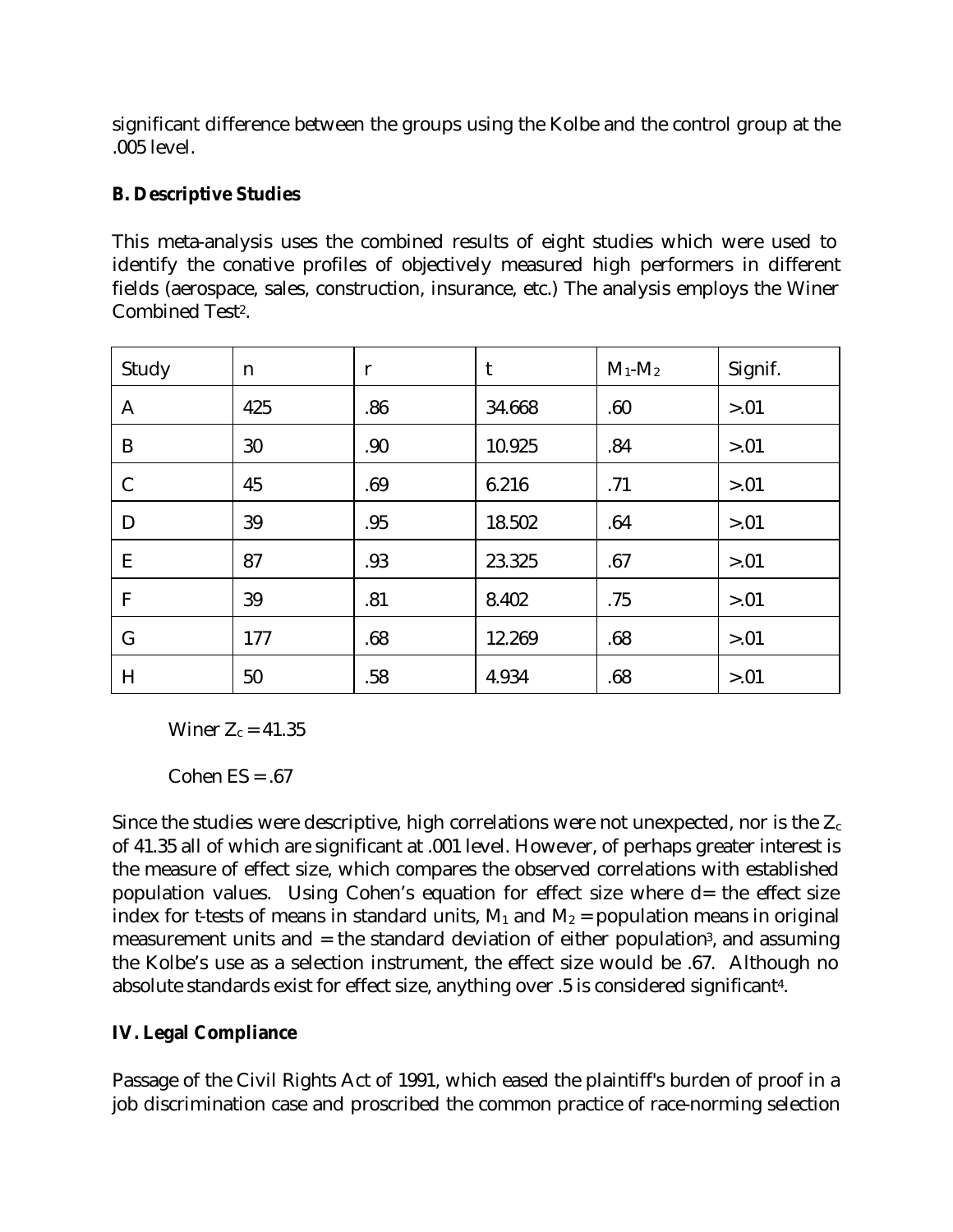instruments, has heightened concerns about test validity and minority bias. To comply with the law, an employer must establish that their employment practices are 1) unbiased because they create no "disparate impact" upon a protected minority group or 2) that their biased practice(s) are good predictors of job success, and no less discriminatory options are available.

# **Lack of Bias Study I**

Dr. Robert T. Keim of the Decision Systems Research Center of Arizona State University conducted an extensive study of bias of the Kolbe instrument in 1990, in which he examined 4030 Kolbe results which were grouped into 17 groups reflecting common conative patterns similar to job selection criteria. Dr. Keim initially performed analyses of variance with each of the four conative instincts as dependent variables and race, gender and age as independent variables. In 65 of 68 analyses of variance the results showed that at the .05 level of significance that differences in scores on the Kolbe could not be attributed to the dependent variables of race, gender or age. For the three values where the initial analysis of variance did not provide conclusive results, a Chi Square analysis was conducted by computing a Chi Square base-model value for each with gender, race and age. Subsequent analyses of variance and Chi Square values were computed leaving out each of the independent variables. Comparisons between the base-model values and the subsequent values demonstrated that in no case do the independent variables of race, gender or age explain differences in scores. Dr. Keim concluded, "We can conclude that at the Alpha=.05 level the Kolbe is not biased by gender, age or race."

In a subsequent selection-bias study performed in 1992 by Kolbe, 24,416 Kolbe results were studied. The Kolbe results were cross-tabulated by each of 51 professions and 10 professional levels. In each profession and level in which there was an adequate minority sample (30 or more) the data was analyzed to determine whether the Kolbe would have selected any minority group (determined by the federally protected categories of race, gender and age) less than 80% as frequently as the most frequently selected group (the criteria for adverse impact established by the EEOC). In no category in which there was an adequate minority sample would the Kolbe have adversely selected on minority status. There was no evidence that the Kolbe would have an adverse impact on any minority group if used as part of a properly designed selection process.

# **Lack of Bias Study II**

The next study was completed in January of 1994, by Dr. Clyde Stutts who administered the Kolbe to all sales employees of two branches of a nationwide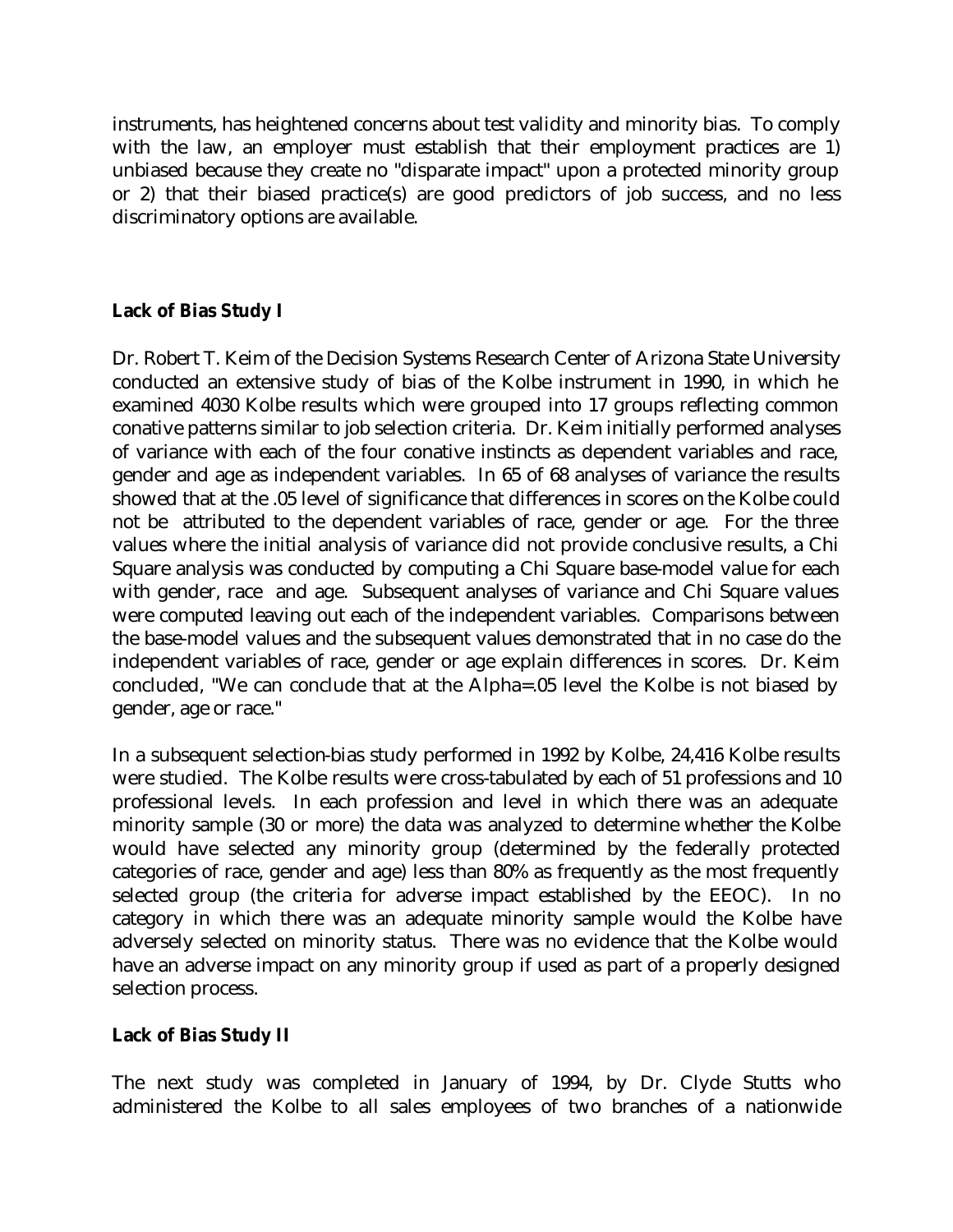department store. The study showed that using the Kolbe for selection does not violate EEOC guidelines requiring that all suspect categories be selected by the selection criteria at least 80% as frequently as whites. Stutts established suggested cut scores for applicants consisting of an acceptable range within each Kolbe Action Mode then monitored applicants' scores to determine using the instrument resulted in any racial group or gender being selected less than 80 percent as often as the most frequently selected groups. His units of comparison were the conative zones "Resist, Accommodate, and Insist, and the cut scores were: Fact Finder (FF): Accommodate or Resist, Follow Thru (FT) Accommodate, Quick Start (QS) Accommodate or Insist, and Implementor (IM) Resist or Accommodate. To determine selection the acceptable scores were pooled and the relationship to the most frequently selected was used to determine whether there was any group selected less than 80% as frequently as the most frequently selected group.

To determine selection the acceptable scores were pooled and the relationship to the most frequently selected was used to determine whether there was any group selected less than 80% as frequently as the most frequently selected group. The result for racial groups was that the least frequently selected group (Hispanics) was selected at least 91.8% as often as the most frequently selected group (Asians). The notable result is that the residual values (the difference between the expected frequency of selection or nonselection for each group and the actual frequencies) are quite small. The size of the study is important to consider when analyzing the results. For example, Asians were the most frequently selected group (77.8%), but the number of Asians selected was just .64 of a person more than expected.

|                     |         |              | <b>RACE</b> |        |                  |
|---------------------|---------|--------------|-------------|--------|------------------|
|                     | White   | <b>Black</b> | Hispanic    | Asian  | <b>Row Total</b> |
|                     |         | 2            | 3           | 4      |                  |
| <b>SELECTED</b>     |         |              |             |        |                  |
| Actual %            | 76.3%   | 73.9%        | 71.4%       | 77.8%  |                  |
|                     |         |              |             |        |                  |
| Actual #            | 74      | 17           | 10          | 14     | 115              |
| Expected #          | 72.06   | 17.09        | 10.4        | 13.36  | 112.91           |
| Residual            | 1.94    | $-.095$      | $-.4$       | .64    |                  |
| <b>NON-SELECTED</b> |         |              |             |        |                  |
| Actual %            | 23.7%   | 26.1         | 28.6        | 22.2   |                  |
|                     |         |              |             |        |                  |
| Actual #            | 23      | 6            | 4           |        | 37               |
| Expected #          | 24.94   | 5.91         | 3.6         | 4.64   | 39.09            |
| Residual            | $-1.94$ | .095         | $\cdot$     | $-.64$ |                  |
| # of Respondents    | 97      | 23           | 14          | 18     | 152              |
| % of Total          | 63.8%   | 15.1%        | 9.2%        | 11.8%  | 100.0%           |
| Respondents         |         |              |             |        |                  |

# **SELECTION BY RACE**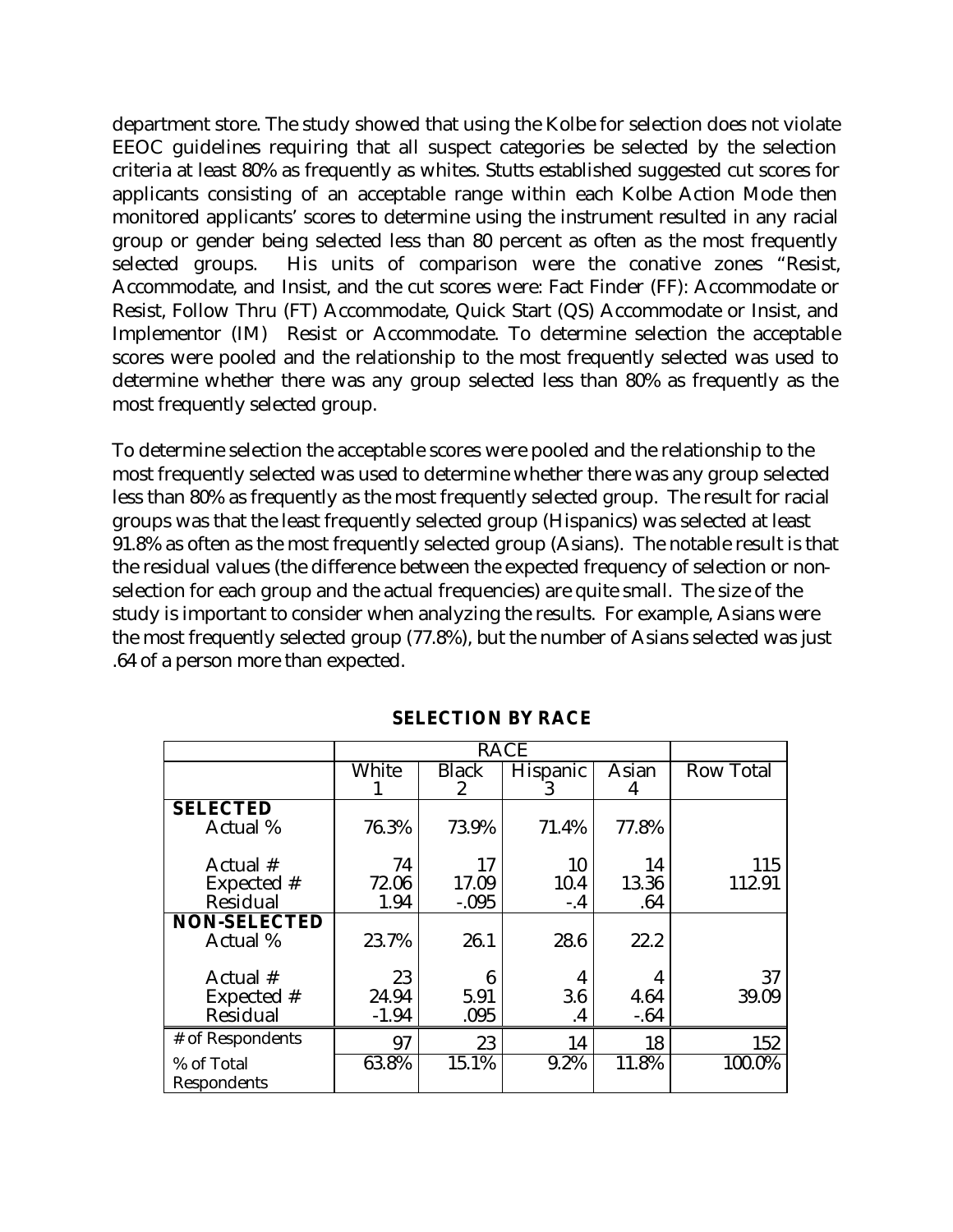| <b>Chi-Square</b> | Value           | <b>Significance</b>                  |
|-------------------|-----------------|--------------------------------------|
| $\chi^2$          | .2867<br>12.718 | At the .05 level<br>At the .05 level |

# **RESULTS BY GENDER**

|             |                        | Gender |        |        |
|-------------|------------------------|--------|--------|--------|
|             | Count Exp Val Residual | Female | Male   | Row    |
|             |                        |        | 2      | Total  |
| Prevent     |                        |        |        |        |
|             |                        | 1.1    | 3.9    | 3.3%   |
|             |                        | -. 1   | . 1    |        |
| Accommodate | $\overline{2}$         | 17     | 55     | 72     |
|             |                        | 15.6   | 56.4   | 47.4%  |
|             |                        | 1.4    | $-1.4$ |        |
| Initiate    | 3                      | 15     | 60     | 75     |
|             |                        | 16.3   | 58.7   | 49.3%  |
|             |                        | $-1.3$ | 1.3    |        |
|             | # of Respondents       | 33     | 119    | 152    |
|             | % of Total Respondents | 21.7%  | 78.3%  | 100.0% |

#### **FACT FINDER**

| <b>Chi-Square</b>                                               | Value            | DF | <b>Significance</b> |  |
|-----------------------------------------------------------------|------------------|----|---------------------|--|
| Pearson                                                         | .29073           |    | .86471              |  |
| Likelihood Ratio<br>Mantel-Haenszel test for linear association | .29038<br>.17544 |    | .86486<br>.67532    |  |

Minimum Expected Frequency – 1.086 Cells with Expected Frequency < 5 - 2 of 6 (33.3%) Number of Missing Observations: 0

### **FOLLOW THRU**

|             |                        | Gender             |       |       |
|-------------|------------------------|--------------------|-------|-------|
|             | Count Exp Val Residual | Female             | Male  | Row   |
|             |                        |                    |       | Total |
| Prevent     |                        |                    | 13    |       |
|             |                        | $\mathbf{r}$<br>3. | 13.3  | 11.2% |
|             |                        | ۰J                 | $-.3$ |       |
| Accommodate |                        | 19                 | 80    |       |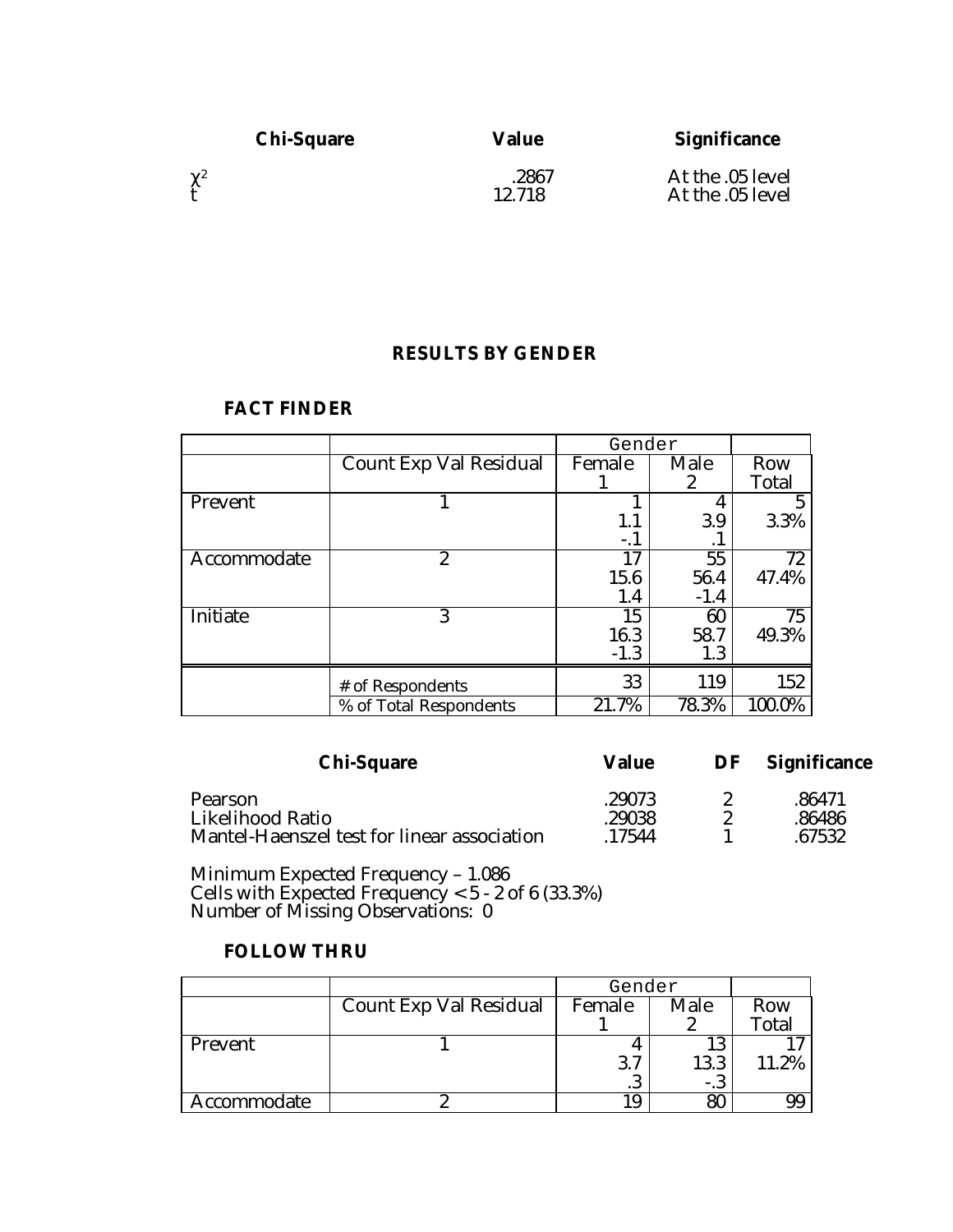|          |                        | 21.5<br>$-2.5$   | 77.5<br>2.5          | 65.1%       |
|----------|------------------------|------------------|----------------------|-------------|
| Initiate |                        | 10<br>7.8<br>2.2 | 26<br>28.2<br>$-2.2$ | 36<br>23.7% |
|          | # of Respondents       | 33               | 119                  | 152         |
|          | % of Total Respondents | 21.7%            | 78.3%                | 100.0%      |

| <b>Chi-Square</b>                                    | Value   | DF Significance |
|------------------------------------------------------|---------|-----------------|
| Pearson                                              | 1.18224 | .55371          |
| Likelihood Ratio                                     | 1.14716 | .56351          |
| Mantel-Haenszel test for linear association          | .40588  | .52407          |
| Minimum Expected Frequency - 3.691                   |         |                 |
| Cells with Expected Frequency < $5 - 1$ of 6 (16.7%) |         |                 |
| Number of Missing Observations: 0                    |         |                 |

# **QUICK START**

|             |                        | Gender |        |        |
|-------------|------------------------|--------|--------|--------|
|             | Count Exp Val Residual | Female | Male   | Row    |
|             |                        |        | 2      | Total  |
| Prevent     |                        | 15     | 44     | 59     |
|             |                        | 12.8   | 46.2   | 38.8%  |
|             |                        | 2.2    | $-2.2$ |        |
| Accommodate | $\boldsymbol{2}$       | 12     | 61     | 73     |
|             |                        | 15.8   | 57.2   | 48.0%  |
|             |                        | $-3.8$ | 3.8    |        |
| Initiate    | 3                      | 6      | 14     | 20     |
|             |                        | 4.3    | 15.7   | 13.2%  |
|             |                        | 1.7    | $-1.7$ |        |
|             | # of Respondents       | 33     | 119    | 152    |
|             | % of Total Respondents | 21.7%  | 78.3%  | 100.0% |

| <b>Chi-Square</b>                           | <b>Value</b> | DF | <b>Significance</b> |  |
|---------------------------------------------|--------------|----|---------------------|--|
| Pearson                                     | 2.48095      |    | .28925              |  |
| Likelihood Ratio                            | 2.48227      |    | .28906              |  |
| Mantel-Haenszel test for linear association | .02406       |    | .87674              |  |

Minimum Expected Frequency – 4.342 Cells with Expected Frequency < 5 - 1 of 6 (16.7%) Number of Missing Observations: 0

#### **IMPLEMENTOR**

| --<br>___ |  |
|-----------|--|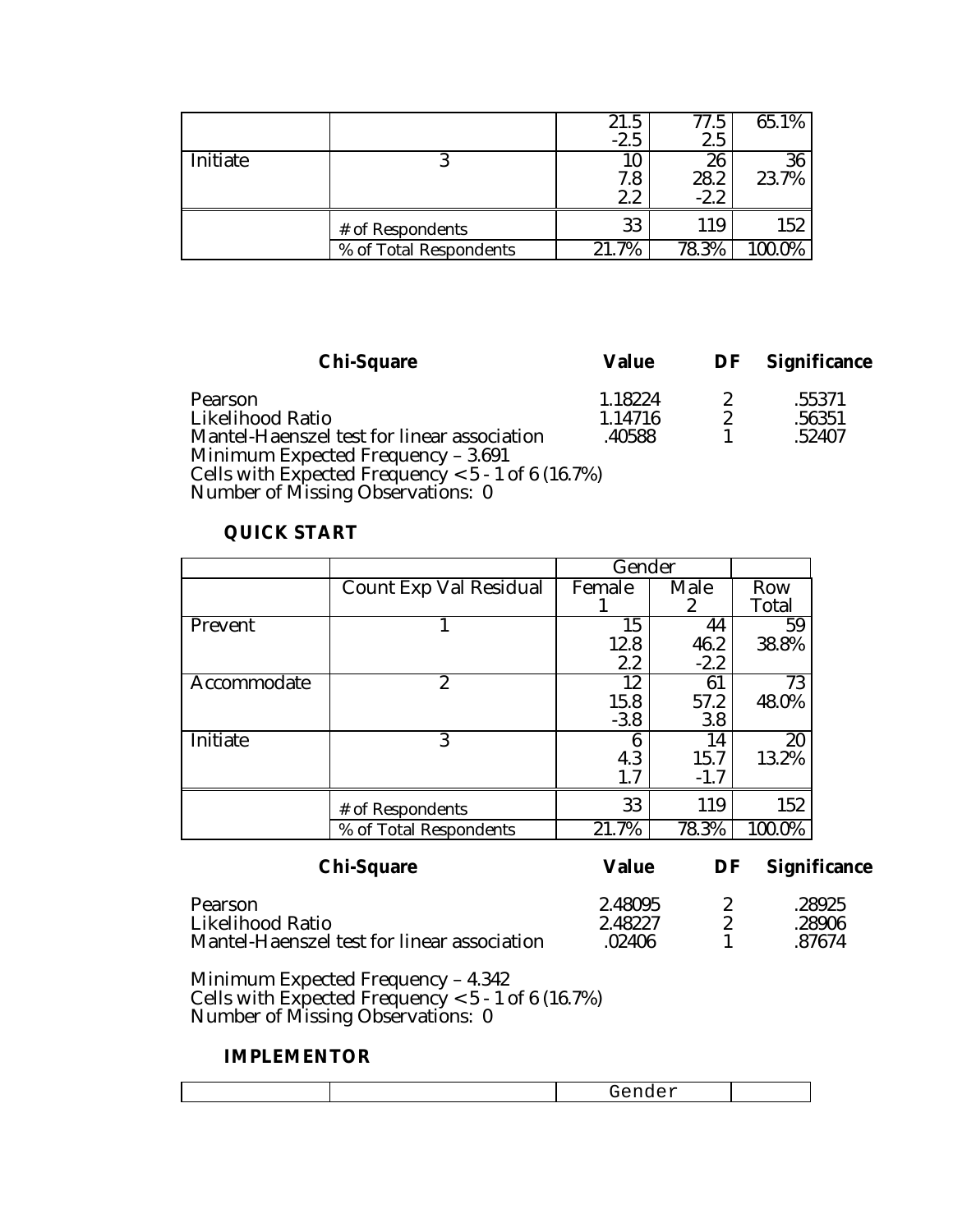|                         | Count Exp Val Residual                                                                    | Female  | Male             | Row            |                     |
|-------------------------|-------------------------------------------------------------------------------------------|---------|------------------|----------------|---------------------|
|                         |                                                                                           |         | $\mathbf{2}$     | Total          |                     |
| Prevent                 | 1                                                                                         | 15      | 50               | 65             |                     |
|                         |                                                                                           | 14.1    | 50.9             | 42.8%          |                     |
|                         |                                                                                           | .9      | $-.9$            |                |                     |
| Accommodate             | $\boldsymbol{2}$                                                                          | 18      | 67               | 85             |                     |
|                         |                                                                                           | 18.5    | 66.5             | 55.9%          |                     |
|                         |                                                                                           | $-.5$   | .5               |                |                     |
| Initiate                | 3                                                                                         |         | 2                | $\overline{2}$ |                     |
|                         |                                                                                           | $\cdot$ | 1.6              | 1.3%           |                     |
|                         |                                                                                           | $-.4$   | $\cdot$          |                |                     |
|                         | # of Respondents                                                                          | 33      | 119              | 152            |                     |
|                         | % of Total Respondents                                                                    | 21.7%   | 78.3%            | 100.0%         |                     |
|                         | <b>Chi-Square</b>                                                                         | Value   | DF               |                | <b>Significance</b> |
| Pearson                 |                                                                                           | .64028  | $\boldsymbol{2}$ |                | .72605              |
| <b>Likelihood Ratio</b> |                                                                                           | 1.06374 | $\overline{2}$   |                | .58750              |
|                         | Mantel-Haenszel test for linear association                                               | .24996  |                  |                | .61710              |
|                         | Minimum Expected Frequency - .434<br>Cells with Expected Frequency < $5 - 2$ of 6 (33.3%) |         |                  |                |                     |

Number of Missing Observations: 0

The study established that there were no significant differences in the cell frequencies for the cut score cells for the respective racial and gender groups. Consequently the Kolbe would be unlikely with this population to select any group 80% less frequently than any other group.

# **V. Reliability**

In a study completed in 1993, 125 individuals, representing employees of a Big Six accounting firm, and a national marketing, management and economic development firm were given the Kolbe twice with the retests occurring between eight and fifteen months from the time of the original testing. The results were analyzed using Paired Ttests and Pearson Product Moment Correlations for each conative instinct. Frequency tables were further analyzed to determine the absolute changes.

The Paired T-tests resulted in values which ranged from .87 to .50, none of which reflect a statistically significant result in the scores at the .05 level between the initial test results and the retest results. The Pearson Product Moment Correlation coefficients ranged between .67 and .88 all of which were statistically significant correlations at the .05 level for the n's studied. The analysis of the frequency tables indicated that 94.4% of all changes were within the standard error of measurement of the test of one unit.